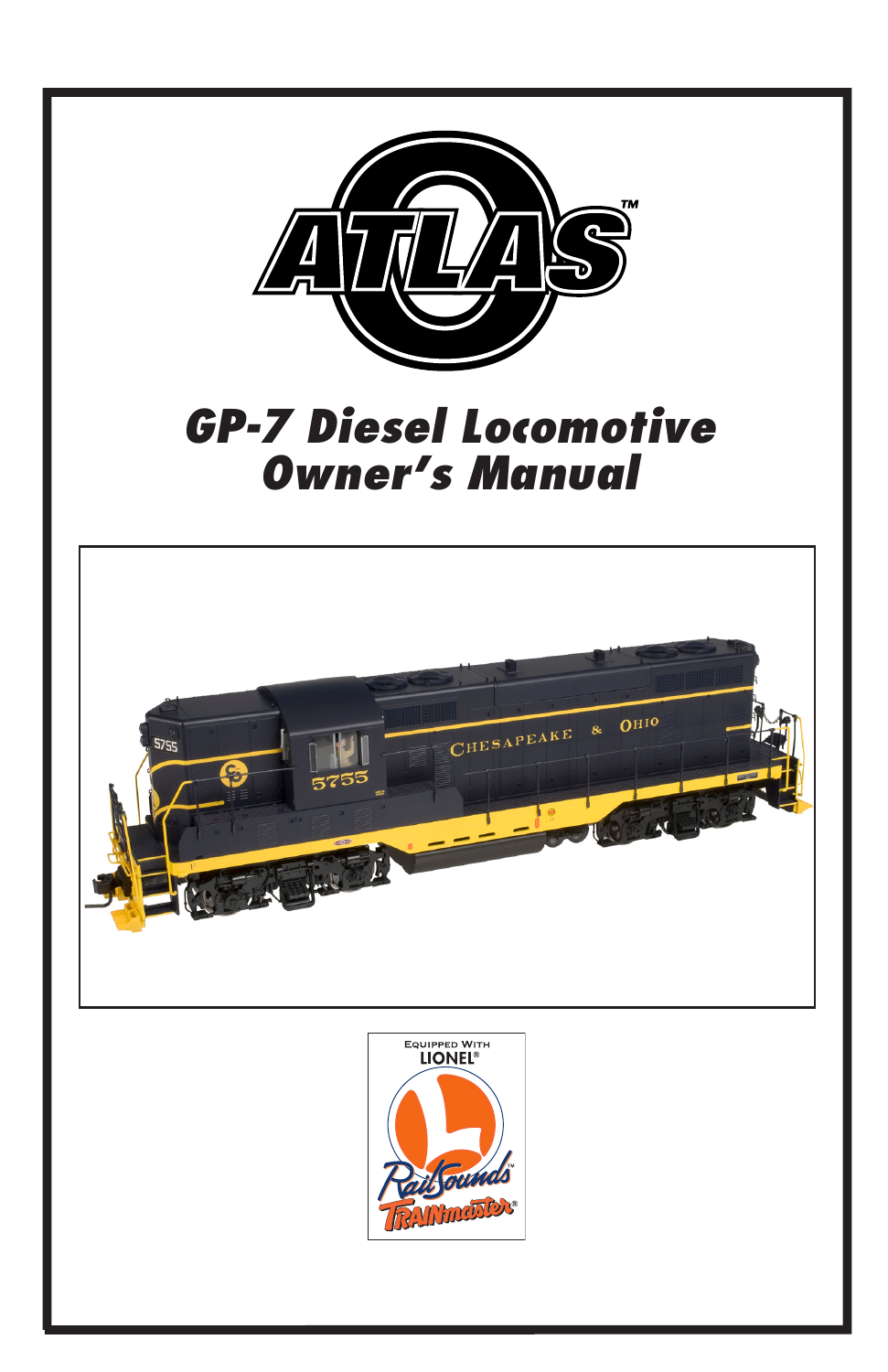# *Welcome to Atlas O !*

Atlas O is proud to introduce this new locomotive, a scale-sized and detailed model of the EMD GP-7 diesel locomotive.

Equipped with Lionel TrainMaster® Command including Electric Railroad Co. Cruise Commander Technology with Legacy compatible 100 speed steps and improved Railsounds, these locomotives sound and operate as good as they look!

Experience the sights and sounds of railroading with Atlas O!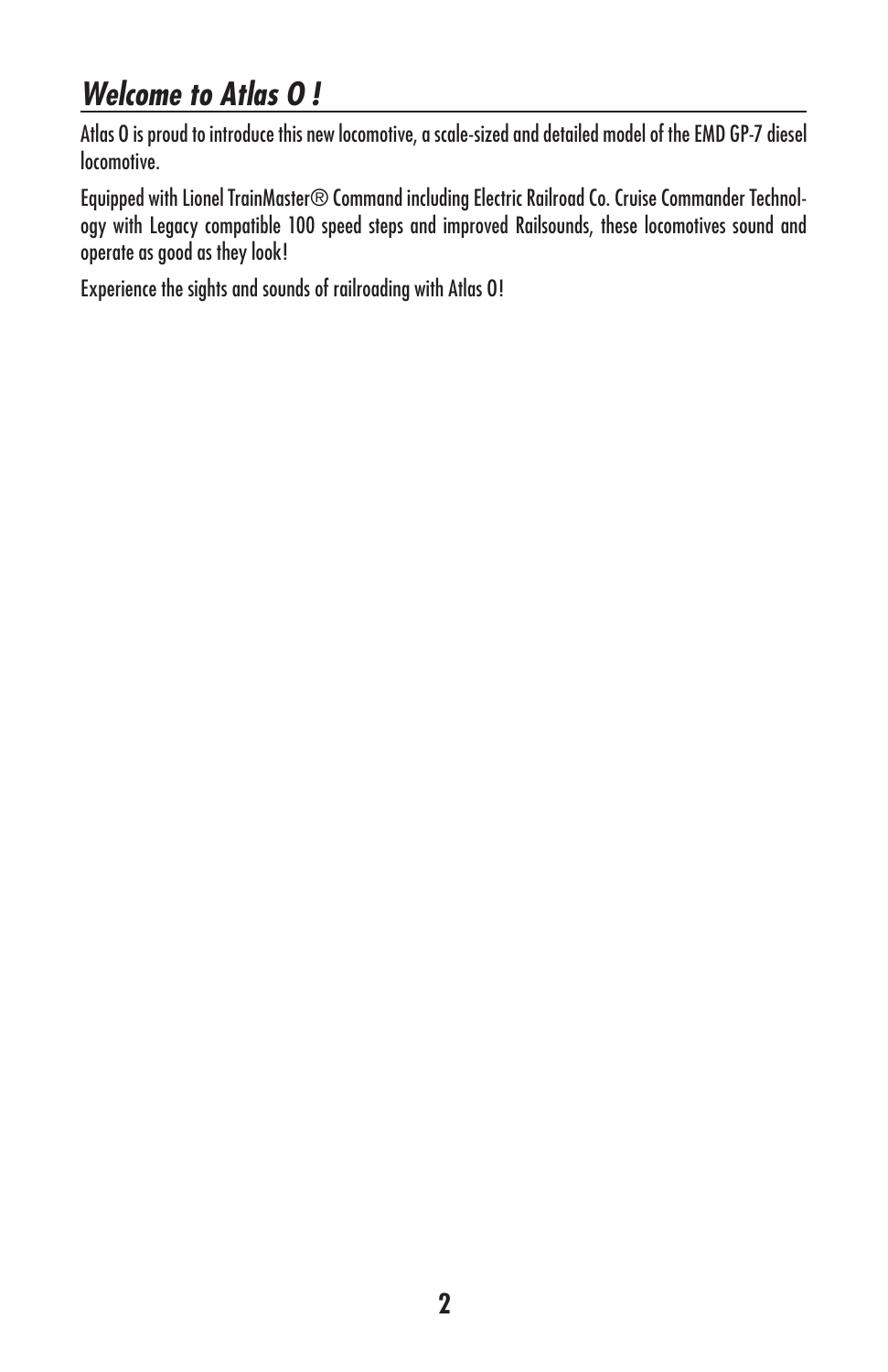# *Table Of Contents*

| <b>TRANSFORMER OPERATIONS</b>                    |  |
|--------------------------------------------------|--|
|                                                  |  |
|                                                  |  |
|                                                  |  |
|                                                  |  |
| <b>Maintaining and Servicing Your Locomotive</b> |  |
|                                                  |  |
|                                                  |  |
|                                                  |  |
| <b>Transformer (Non-Command Operations)</b>      |  |
|                                                  |  |
|                                                  |  |
| <b>Lionel TrainMaster Command Operations</b>     |  |
|                                                  |  |
|                                                  |  |
|                                                  |  |
|                                                  |  |
|                                                  |  |
|                                                  |  |
|                                                  |  |
|                                                  |  |
|                                                  |  |
|                                                  |  |
|                                                  |  |
|                                                  |  |
| <b>WARRANTY, MAINTENANCE and SERVICE</b>         |  |
|                                                  |  |
|                                                  |  |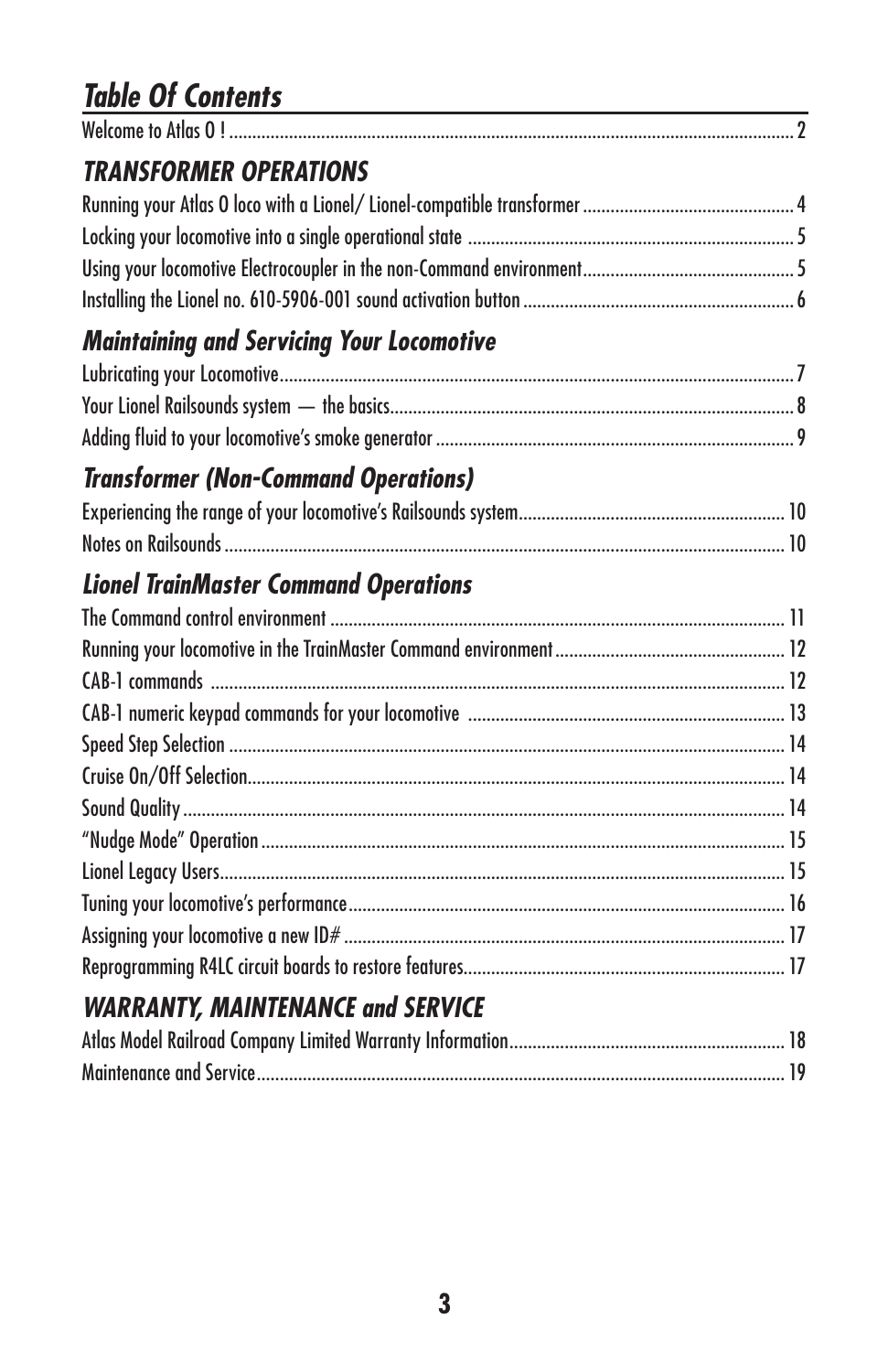# *TRANSFORMER OPERATIONS*

*Running your Atlas O loco with a Lionel/ Lionel-compatible transformer*

*1. Place your locomotive on Atlas O or compatible O gauge track.*

## *2. Power up your loco with your transformer.*

- **Your loco is designed to operate on 8-18 volts alternating current.** Virtually all Lionel and Lionel-compatible alternating-current transformers are suitable.
- **Do not power your 3-rail loco with direct current** (DC). Damage to sensitive electronic components may occur.
- **When operating with a conventional transformer, the state in which your locomotive starts up (neutral or forward) depends on the method by which the locomotive was operated (conventional transformer or the TrainMaster Command system) the last time that the locomotive was used.**

When you operate your locomotive for the first time after taking it out of the box or if the locomotive was last operated using the TrainMaster Command system, the locomotive will start up in neutral with its headlights illuminated. When track power is briefly removed and then reapplied, the locomotive will move forward.

If the locomotive was last operated using a conventional transformer and has been powered down for at least five seconds, the locomotive will start up in forward at a speed dependent on the applied track voltage.

## *3. Move 'em out!*

- **Get your loco moving.** Press the DIR button on your AC transformer. This will sequence the Lionel reverse unit to the next operating state.
- **Adjust track voltage** until your locomotive moves at your desired speed. To increase speed, increase track voltage. To decrease speed, reduce voltage. To stop the locomotive, cut track power.
- **See page 5 for information on locking your loco in a single operating state.**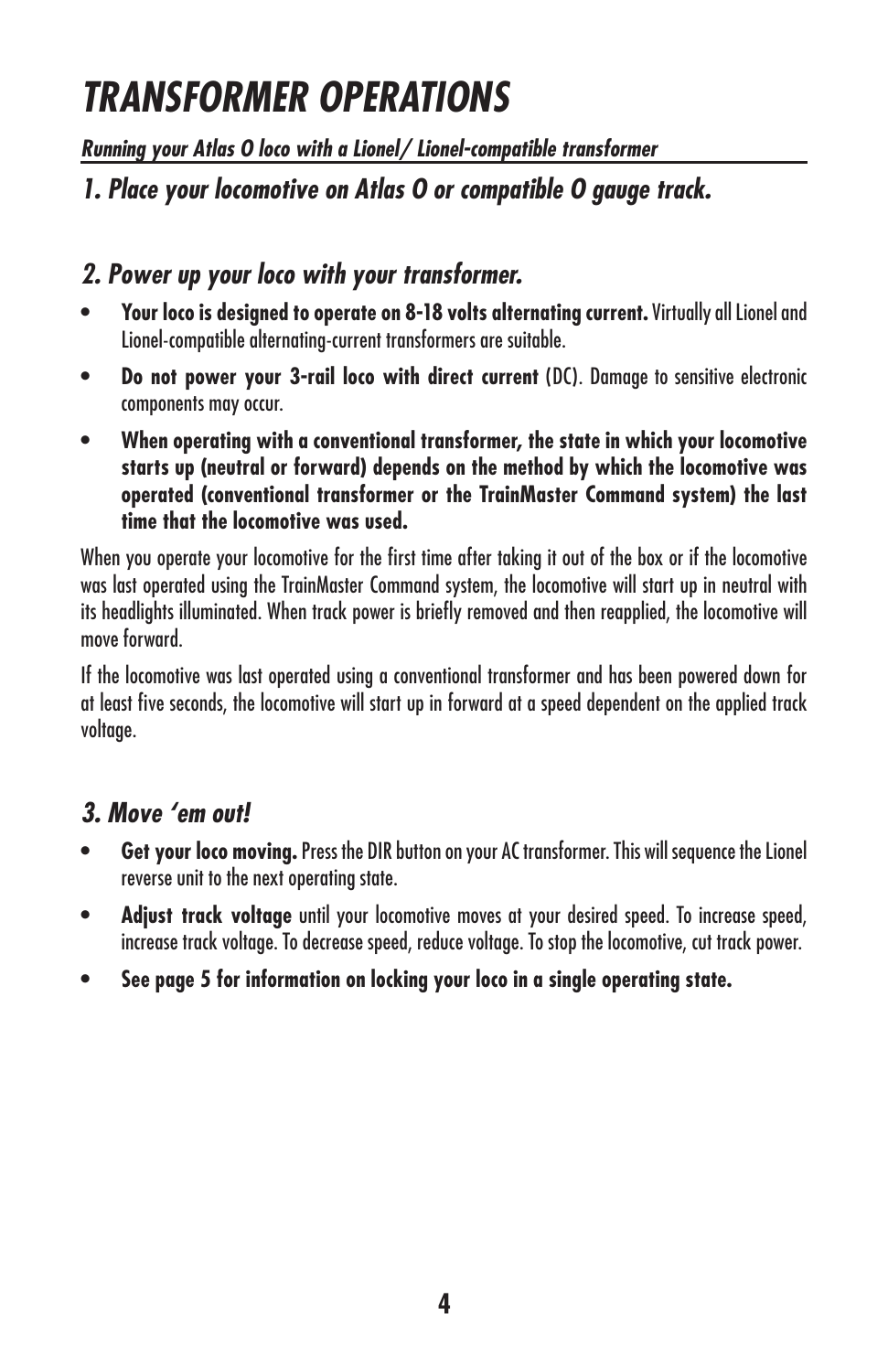# *Locking your locomotive into a single operational state*

To select a single operational state for your<br>
Atlas 0 loco (example: forward only), you can **T** o select a single operational state for your deactivate the R4LC's sequencing function with the reverse unit control switch.

Get your locomotive moving in the desired direction, then slow it down without stopping. Set the reverse unit control switch to PROGRAM. The loco is now "locked" into your chosen direction. When you no longer want single-direction operation, just slide the reverse unit control switch back to RUN.



### *Using your locomotive Electrocoupler in the non-Command environment*

To use your loco's Electrocoupler in the<br> **The Command environment**, you must first **To** use your loco's Electrocoupler in the couple a piece of rolling stock equipped with traditional magnetic couplers directly to your



loco's electrocouplers. The magnetic coupler on the rolling stock will then react to the magnetic field generated by a remote-control track section (available separately). Place your rolling stock's coupler "trigger disc" over the central coil of a remote-control track section and press uncouple on the controller. The magnetic field pulls the disc downward, and the coupler opens.

> Your loco's electrocouplers will NOT open manually or by using a remote-control track section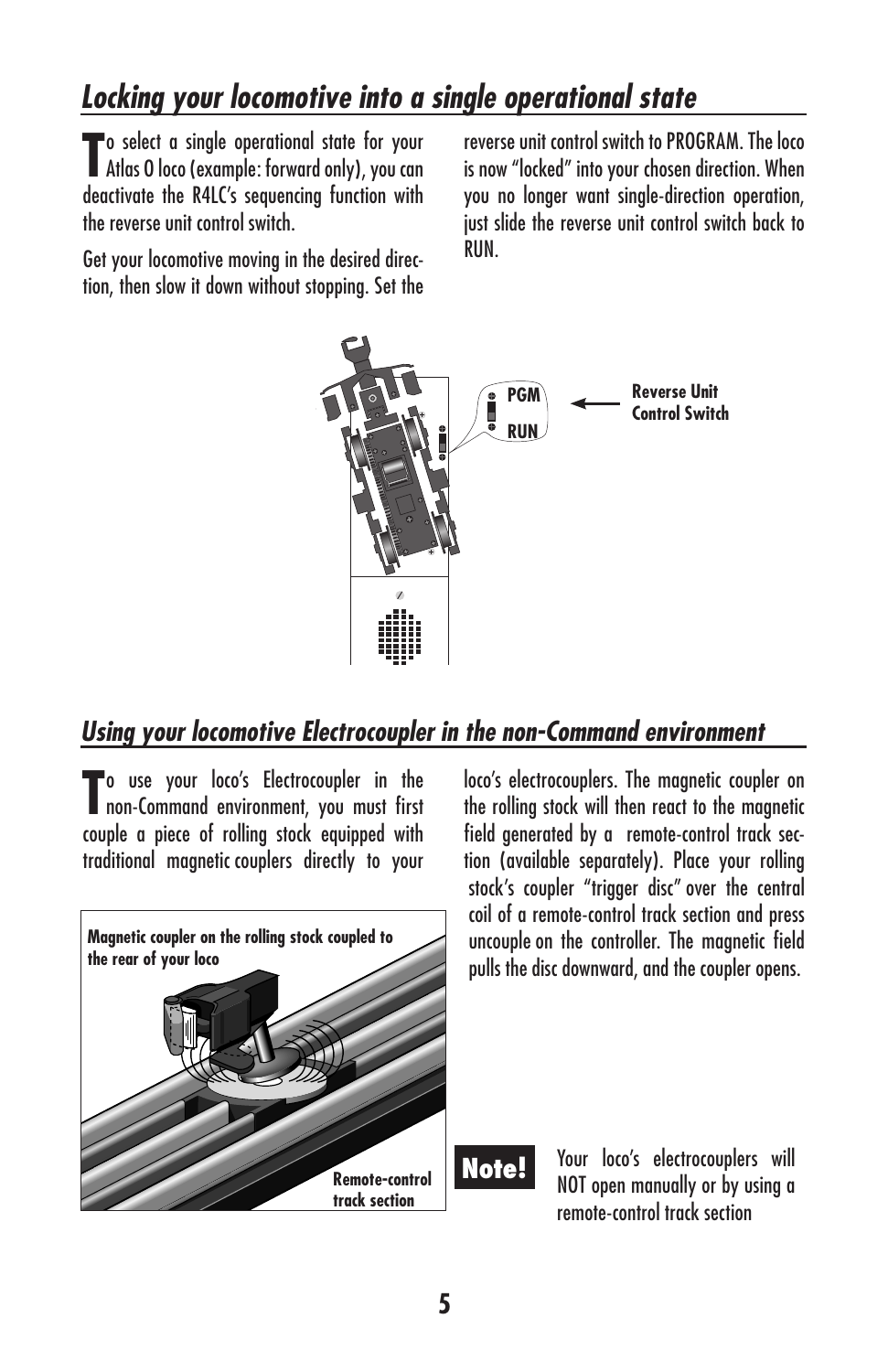# *Installing the Lionel no. 610-5906-001 sound activation button*

**T** o operate the bell and horn sounds when oper-<br>dring your loco with conventional transformers ating your loco with conventional transformers that do not have a horn or bell button, you'll need to install the Lionel no. 610-5906-001 sound activation button (available separately from Lionel). Connect the button(s) as shown below.



The no. 610-5906-001 sound activation button (available separately) works with any Lionel AC transformer except no. 6-4690 Type MW. Transformers made by other manufacturers may not be compatible with Railsounds. **Note!**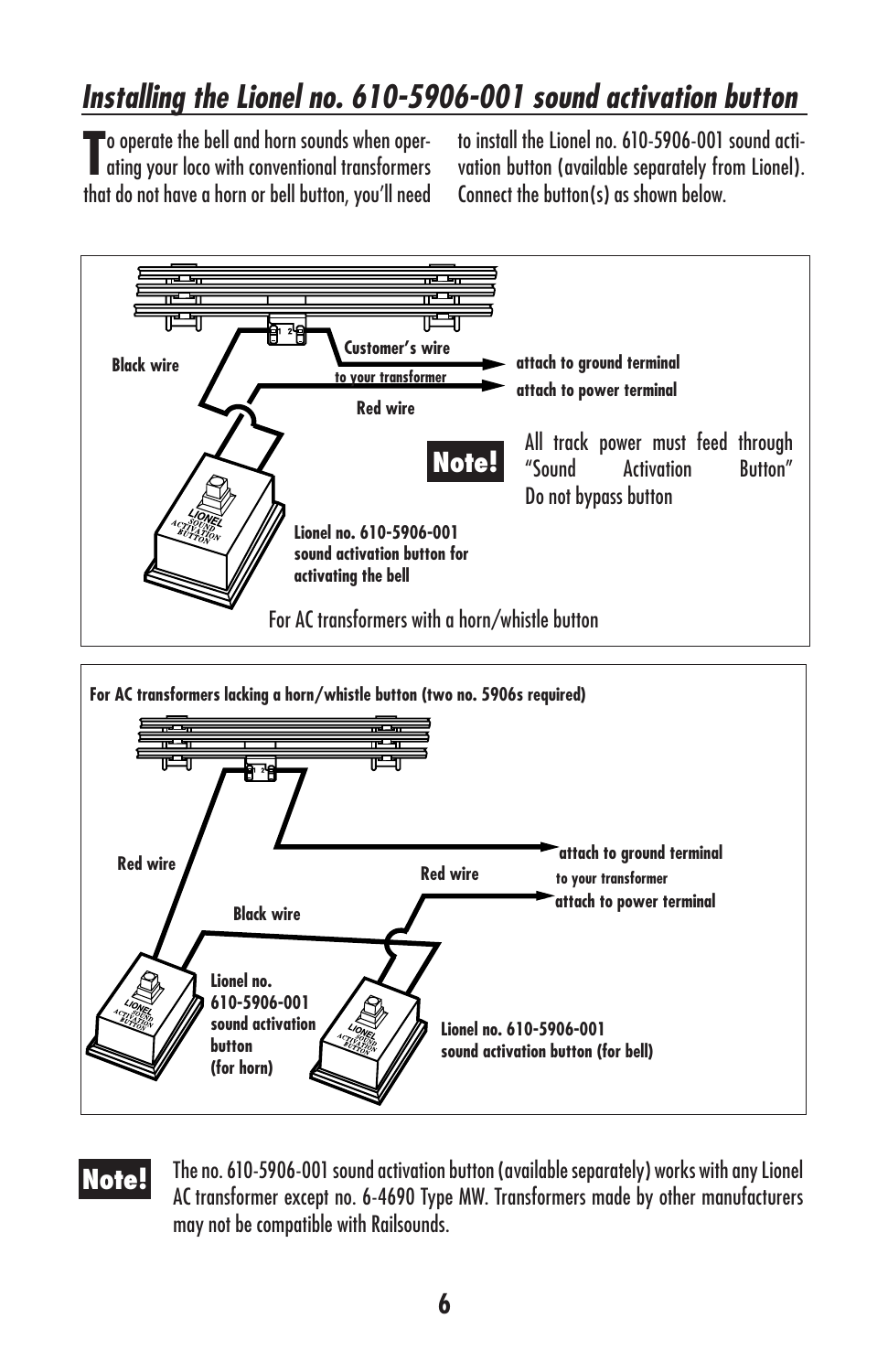# *Lubricating your Locomotive Maintaining and Servicing Your Locomotive*

**H**elp your Atlas O loco lead a long and produc-tive life on your railroad by maintaining it properly.

Two basic rules to keep in mind: never overlubricate (a small amount will do), and avoid getting grease or oil on the loco's wheels or your track. You'll know your loco requires lubrication

when visual inspection reveals dryness on the parts indicated in the illustration. Remove accumulated dirt and dust before lubricating, and always lubricate any locomotive emerging from prolonged storage.

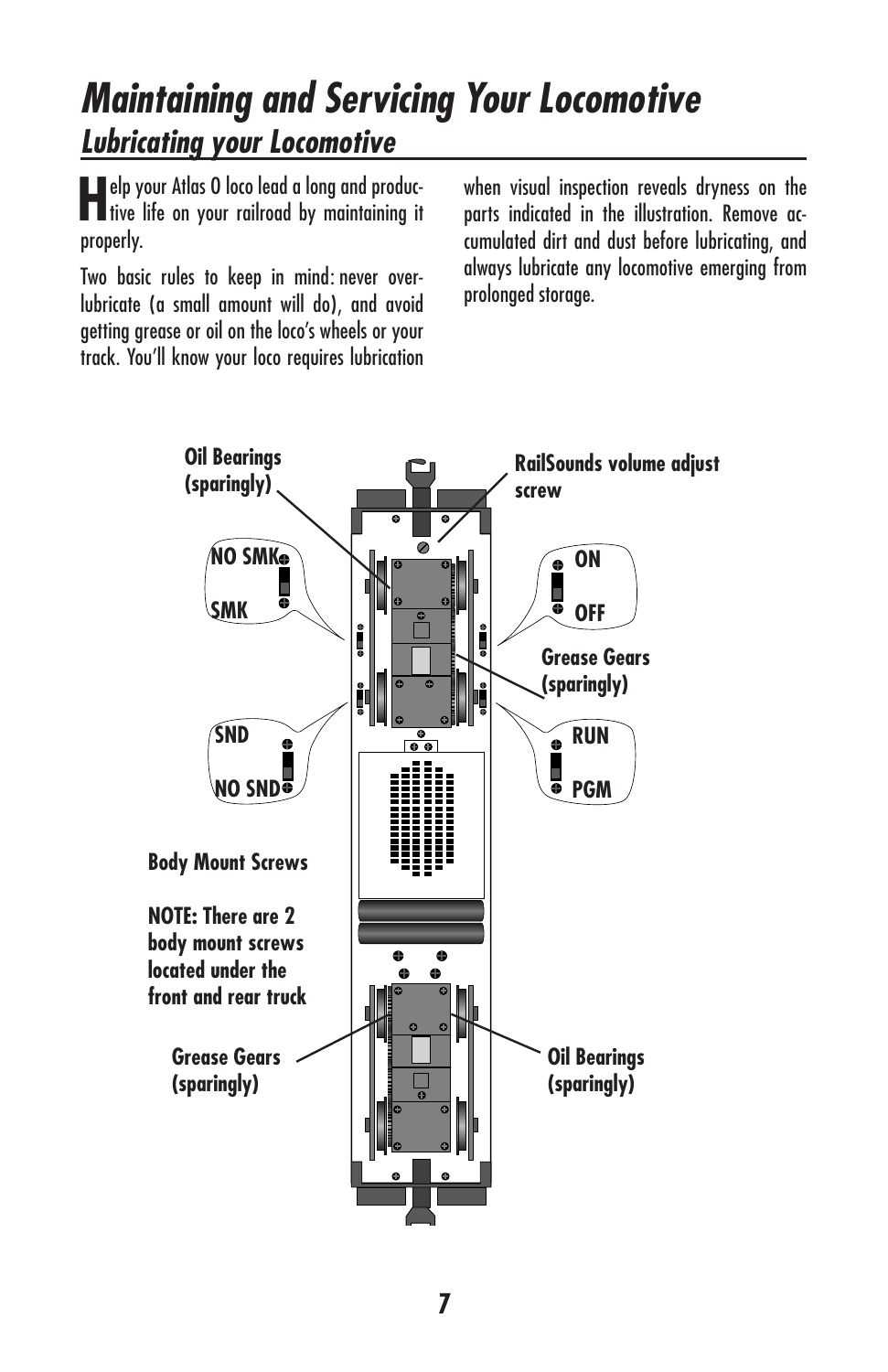# *Transformer (non-command) operations*

## *Installing the RailSounds battery in your locomotive*

**T**his Atlas O Locomotive is equipped with Lionel RailSounds®. Your loco features digital samples from real-life diesel locomotives for the ultimate in realism.

You may choose to install a 9-volt alkaline battery (included) in your loco. The battery ensures interruption-free operation of RailSounds when the locomotive is operated with a conventional transformer.

**However, if the locomotive is to be operated only with the TrainMaster® Command system, installing abattery is neither necessary nor recommended.**

The battery is located at the rear of the locomotive. Remove the body by loosening the body mounting screws. Refer to diagram on page 9.



- **NOTE!** Please remove protective cover from battery clip.
- **NOTE!** Although RailSounds is powered by track voltage, the battery is required for uninterrupted operation and shutdown sequences when the locomotive is operated in non-command mode with a conventional transformer. Use only **Alkaline** batteries.
- **NOTE!** If RailSounds "drops out" during track power interrupts (direction change), replace the battery.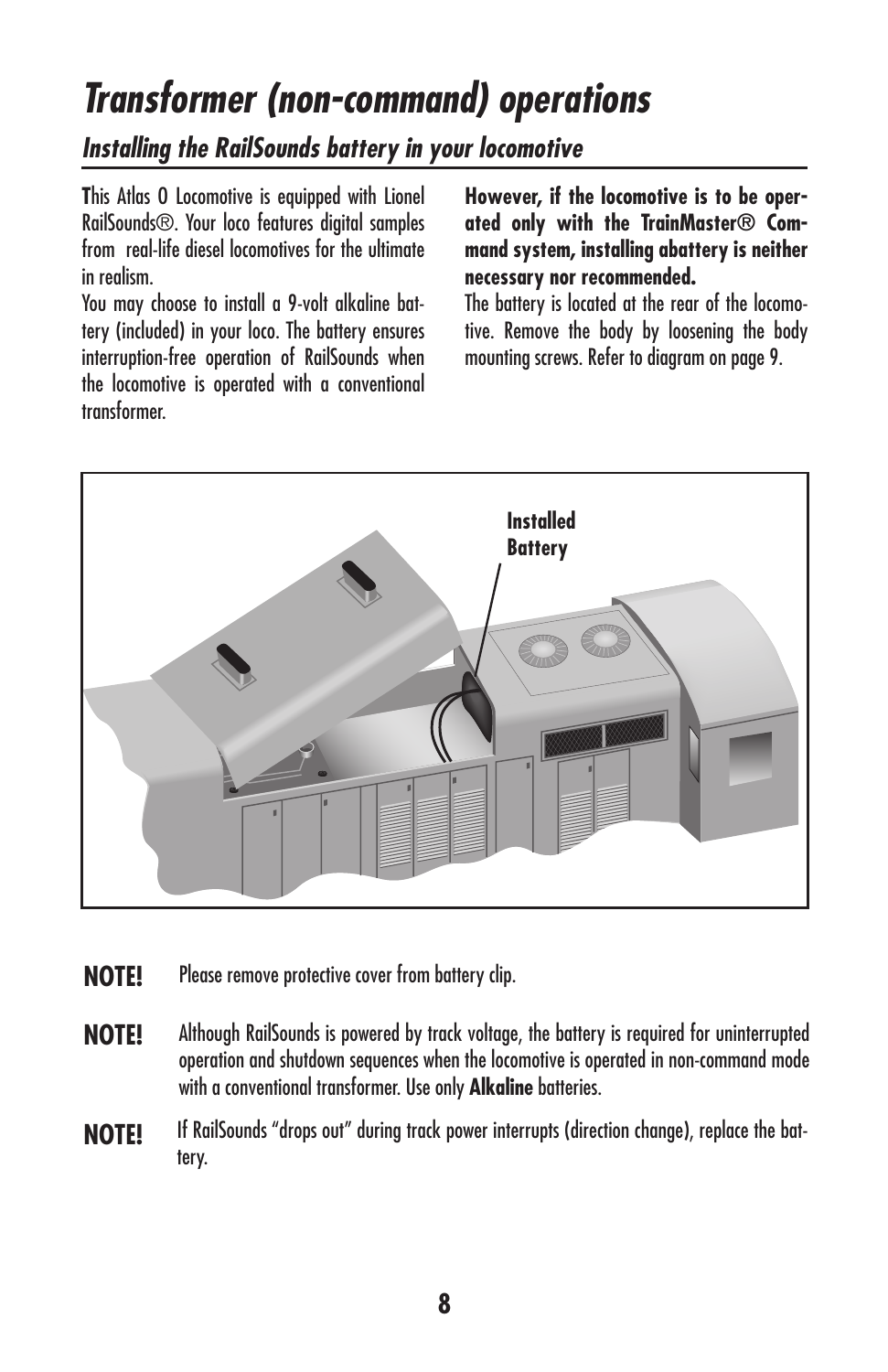Your locomotive is equipped with a smoke generator that produces safe and clean white smoke during operation.

#### **NOTE! The locomotive is shipped with the smoke unit turned off and with very little smoke fluid in the smoke generator.**

**T**here is a smoke unit control switch that is marked SMK/NO SMK, as shown in the diagram on page 10. If you prefer to have a smoke-free locomotive, leave the switch set at its NO SMK position.

If you wish to use the smoke unit, before filling the smoke generator, move the smoke unit control switch from the NO/SMK to the SMK postion. To fill the smoke generator, first remove the hatch from the top of the long hood. Then add 15 to 20 drops of Lionel or Lionel compatible smoke fluid to the loco's smoke fluid funnel. Refer to diagram below. If no smoke comes out of the exhaust stackafter you have filled the smoke unit and run the loco

for 20 or more seconds, there is probably a vapor lock in the smoke generator. To clear this vapor lock, simply blow gently down the exhaust funnel. To protect the smoke generator from overheating, the smoke unit will automatically turn itself off when the smoke fluid is empty. To refill an empty smoke generator, add another 15 to 20 drops of smoke fluid to the loco's funnel.

When using command control, you can increase the speed at which the smoke generator heats up by using the CAB-1 remote. First press AUX1 and then press and hold the 9 key to speed heating of the smoke generator. *Do not hold down the 9 key for more than 15 seconds.*

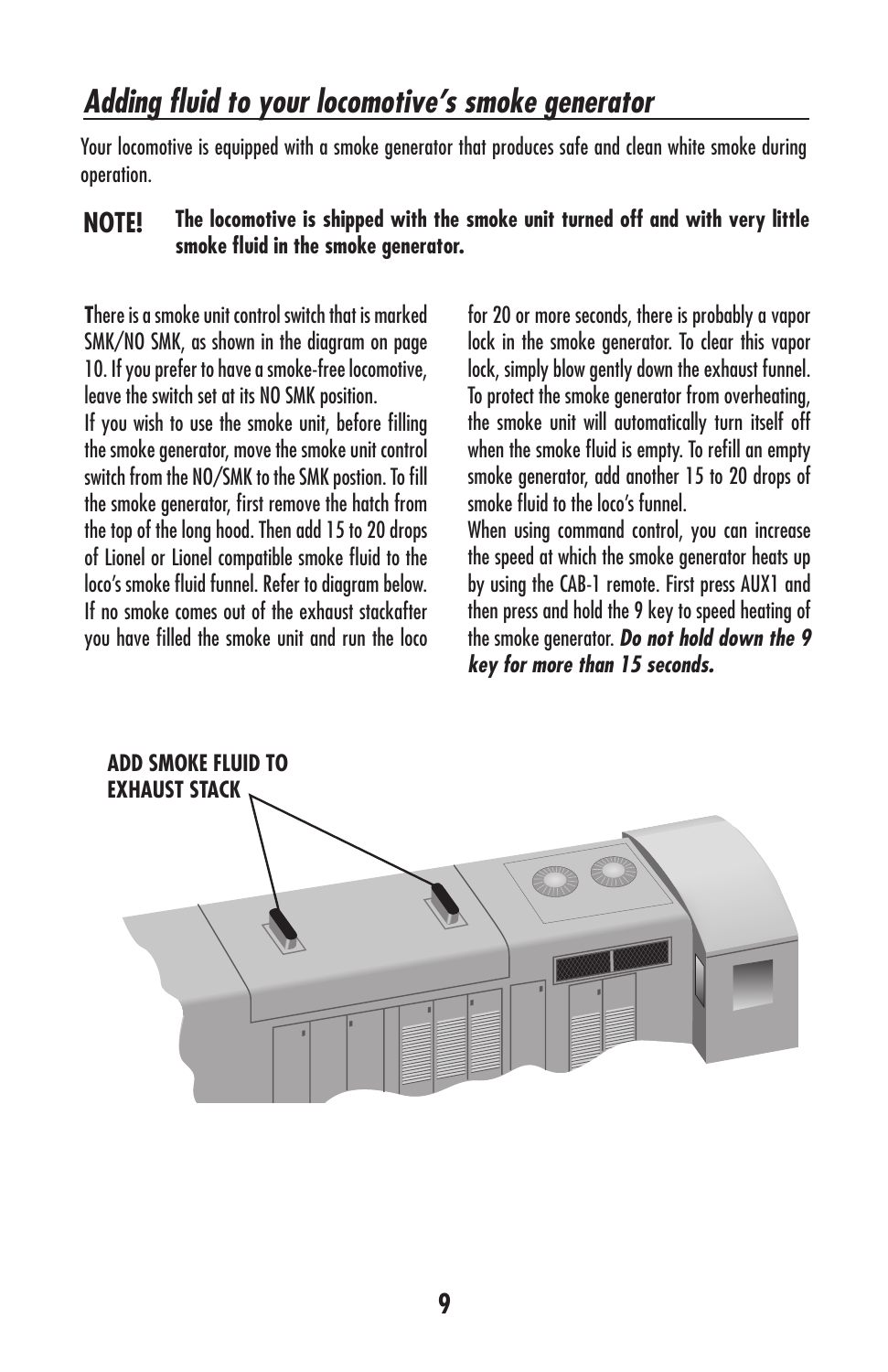# *Transformer (Non-Command Operations)*

# *Experiencing the range of your locomotive's Railsounds system*

**W**ith Railsounds, you experience the sounds<br>of real railroading like never before. Simply put, it's the most sophisticated, authentic model railroad sound system in the world.

- **Four diesel-roar levels.** Your loco's speed determines the level of diesel RPM roar—automatically, if you prefer: idle, half throttle, three quarters or full-speed output.
- **MultiHorn™.** A different horn sound at different speeds—a exclusive.
- **Mechanical bell.** Press BELL on your transformer to begin the effect, again to discontinue.
- **Reverse unit reset sound.** Power down your track, wait for 3-5 seconds, and listen for

## *Notes on Railsounds*

- Turn the volume knob clockwise or counter clockwise in the location shown on page 6 to adjust sound output.
- Listen for incidental locomotive sounds during Railsounds operation. They're automatic and, of course, authentic.

the air-release sound—that's the loco telling you its Lionel Command reverse unit has just reset to forward operation.

- **Shutdown sequence.** No other model railroad sound system shuts down like Railsounds. Turn off track power, and after the air-release reset sound, you have two seconds to restart your loco. If you're done with operations, Railsounds will commence with a realistic diesel shutdown sequence about two seconds after the air-release reset occurs.
- For even *more* authentic Railsounds effects, operate in the TrainMaster Command environment.

- The 9-volt alkaline battery you installed ensures *continuous* loco diesel roar in conventional operation.
- Longer track-power interruptions (including locomotive derailments) cause Railsounds to shut down after about 7 seconds.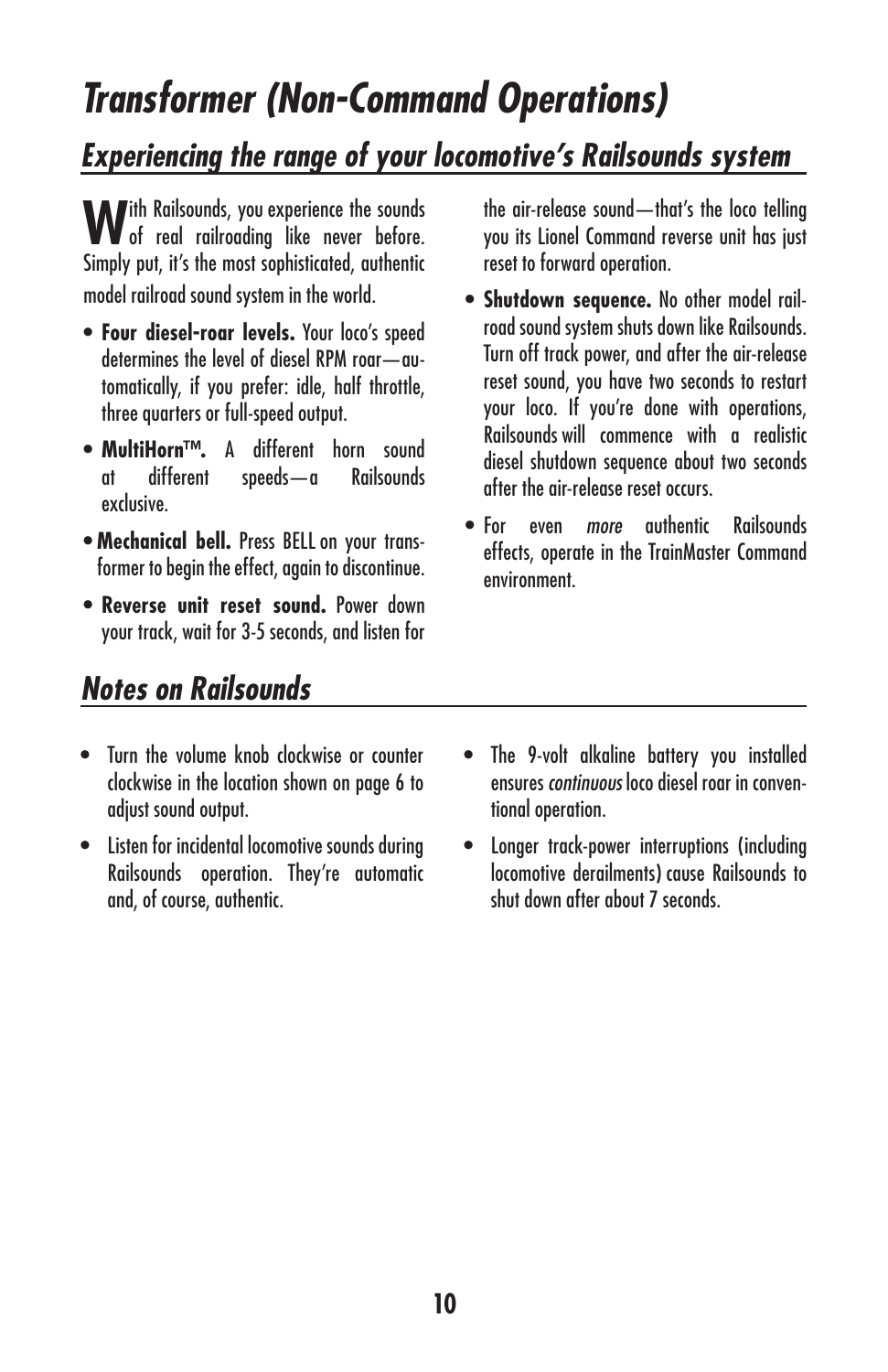# *Lionel TrainMaster Command Operations*

# *The Command control environment*

**Letter in TrainMaster Command is the advanced model railroad control system from Lionel. Your** ionel TrainMaster Command is the advanced Atlas O loco is equipped with a Liontech Command reverse unit.

**To operate in Command, you need a Legacy system and Cab-2 or a legacy light system and Cab-1 L.** Find them both at your authorized Lionel retailer.

TrainMaster Command gives you the power to operate multiple Command-equipped locomotives on the same track, at the same time.

## *1. Place your locomotive on Atlas O or compatible O gauge track.*

- **• Make sure track power is OFF before placing on the track.**
- **• Make sure your Lionel Legacy Base is ON** and its communications wire is connected to the COMMON post on your AC transformer or the U on any of your installed PowerMasters.
- Once positioned on the track, **increase track voltage to 18V** (on PowerMaster, slide the CMD/CONV switch to CMD).

## *2. Address your locomotive using remote.*

- **• Press ENG and 1** on the numeric keypad of your remote. This command is sent by remote to the Base, which then translates your command into digital code. That code is sent around your railroad's outside rails in the form of a digital "halo." All Command-equipped locos listen to this digital communication, but they do not respond until they hear their individual ID number—in this case, "1."
- **• The digital language of TrainMaster Command—and not track power—controls the actions of Command-equipped locos.** Track power is simply like gasoline in the tank of your car—it gives you the power to go places, but it doesn't tell you where to go or how fast to get there.
- **• All Command equipped locomotives come factory-programmed with an ID# of "1."** To change the ID# of your loco, see page 13.

## *3. Move 'em out!*

• Throttle up or press any command button on the remote. Your loco will respond to your every command. Read on.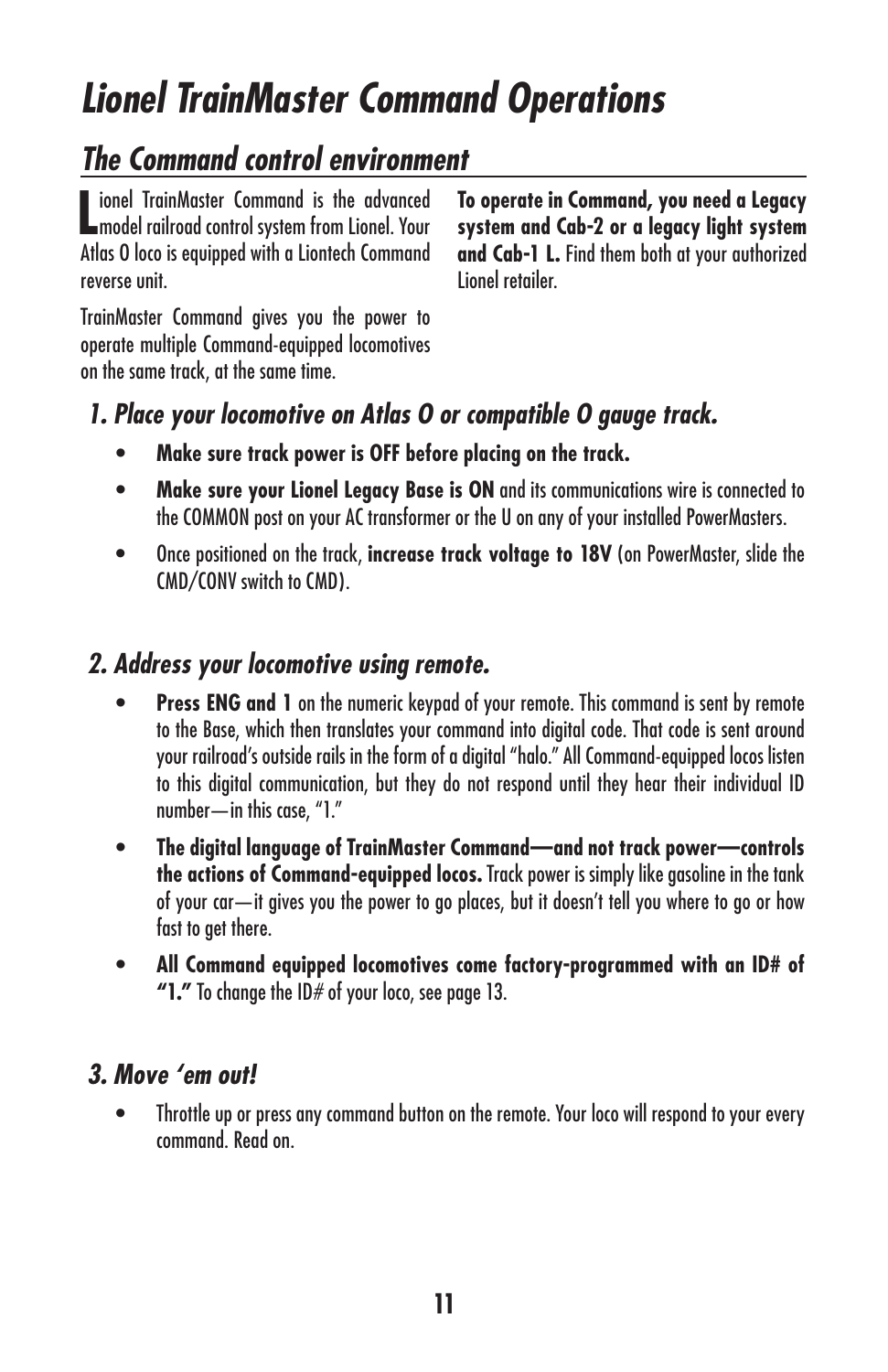## *Running your locomotive in the TrainMaster Command environment*



**Y**our Command-equipped loco comes **f** factory-programmed with an ID# of "1." To get your locomotive in action, set PowerMasters to CMD or set all power supplies on full. Press ENG and "1" on CAB-1. Turn the throttle or press any command button; your loco is ready for Command operations.

## *CAB-1 commands*

**AUX 1**

 $\hat{\mathbf{T}}$ 

R



Press WSTL/HRN to activate the loco horn; release it to discontinue. *MultiHorn diesel horn sound.*

Press BELL once to activate the bell; press again to discontinue. *Diesel mechanical bell sound.*

Press DIR—the locomotive decelerates to a complete stop; turn the throttle up, and the locomotive will accelerate in the new, opposite direction. (THERE IS NO NEUTRAL STATE) *Diesel air-release sound.*

Press and hold BOOST to increase speed. Release BOOST to return to the previous speed.

Press and hold BRAKE to slow down or stop. Release BRAKE to return to the previous speed. *Squealing brake sounds.*



 $\Box$ 

 $\circledcirc$ 





tion.

Command-equipped locomotives in opera-

Cab-1 shown. Similar functions are available with Cab-1L and Cab2 **Note!**

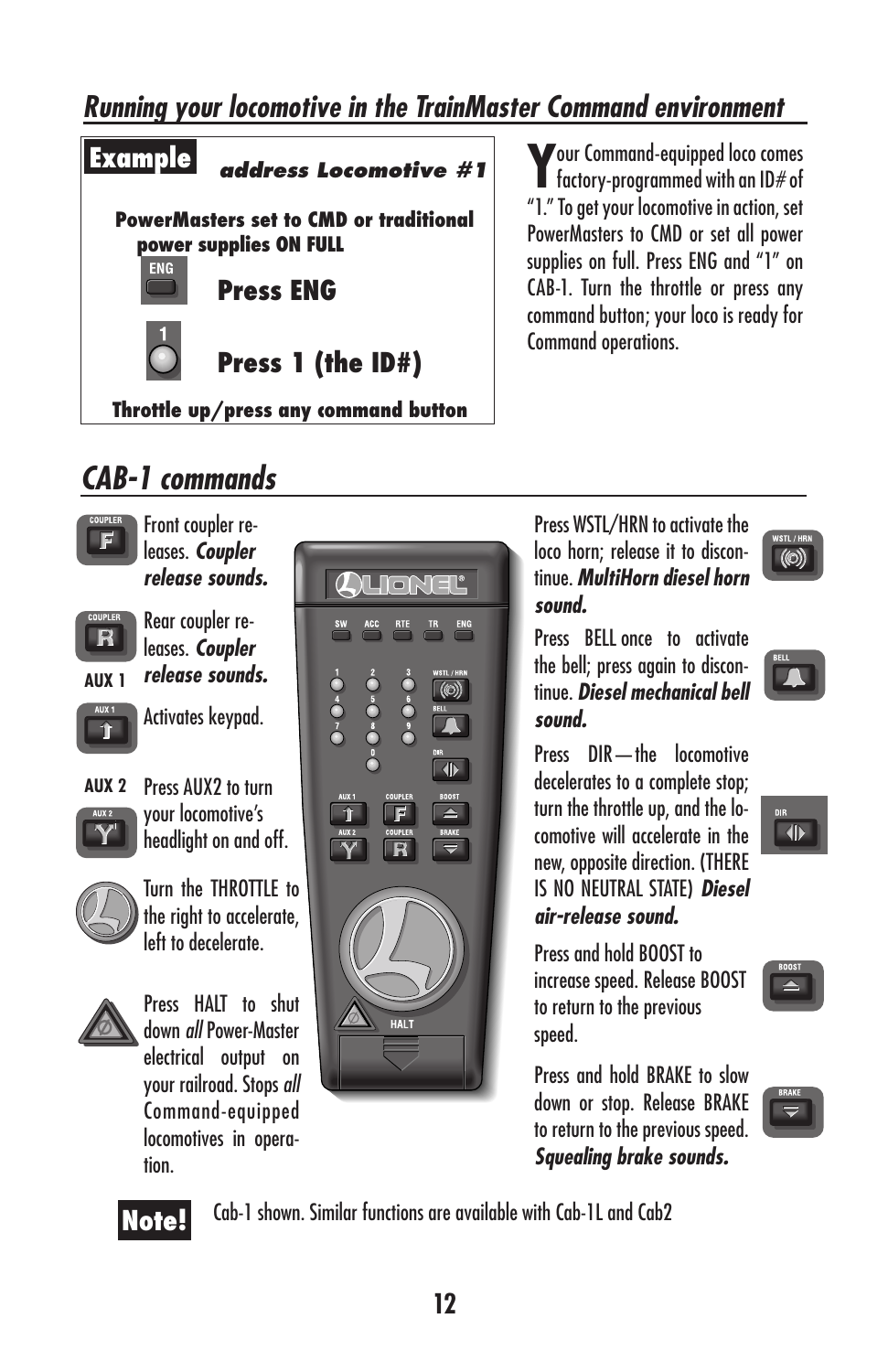# *CAB-1 numeric keypad commands for your locomotive*



When you press AUX1 on the remote, you<br>When the numeric keypad into 10 command buttons. The keypad lets you control extra com-



**1** Stops and resets the loco. Resets the locomotive's direction to FORWARD. Resets Railsounds to automatic RPM operation. *Horn blows. RPMs return to automatic.*

**1** Raises the volume of Railsounds. *Sound volume increases.*

**2***CrewTalk™* is the sound of inaudible walkie-talkie communication.

**3**Raises Railsounds RPM level. Starts up Railsounds. *RPMs increase. Startup sequence commences.*

**4**Lowers the volume of Railsounds. *Sound volume decreases.*

**5**Activates the Railsounds shutdown sequence. Just like the real thing, *your loco's RPMs must be at idle for shutdown*  mand features (until you press any top-row button like SW, ACC, RTE, TR, or ENG). *Railsounds sounds in bold italic.* 

> *to occur.* Press 6 repeatedly to lower RPMs until they won't descend further. Your locomotive is now at idle. Press 5 to initiate the shutdown sequence, following Crewtalk sound. *Crewtalk sounds, Diesel shutdown commences.* Remember, the horn, bell, and RPMs will not sound until you *restart* Railsounds.



**6**Lowers Railsounds RPM level. *RPMs decrease.*



**7***TowerCom™* is an audible announcement from the dispatcher. *There is a four second delay in this function.*



**8***No function on this locomotive*



**9***No function on this locomotive*

The loco is shipped with very little smoke fluid in the smoke generator and the SMK/NO SMK **Note!** Switch in the off position.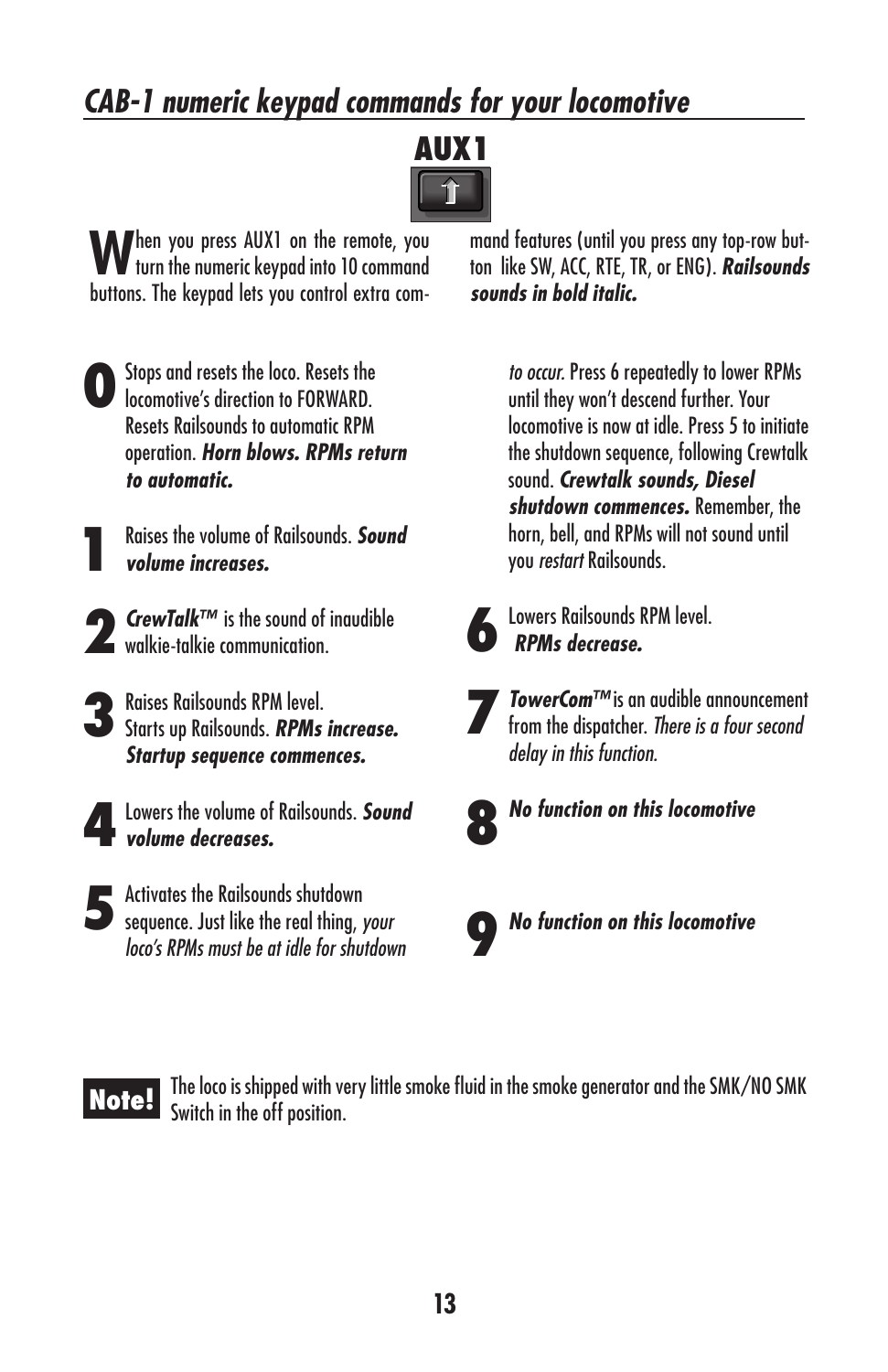The default speed step selection is 100 as<br>
shipped. The 100 speed steps start at a lower **The default speed step selection is 100 as** threshold, thus the motor is operating at a lower initial voltage with fine adjustment as the throttle is advanced. The momentum and stall features are not applicable, and do not operate.

100 speed steps should be used for best performance. 32 speed steps should be used when double-heading this locomotive with any older production Atlas locomotives (EOB-equipped). Note that the cruise feature must be disabled in ALL units when doing so.

To switch Speed Steps do the following:

```
Activate 32 Speed Steps: 
   AUX1 + 0 + AUX1 + 0 + BRAKE
Activate 100 Speed Steps:
   AUX1 + 0 + AUX1 + 0 + BOOST
```
Note: *The speed step selection is stored until changed, and survives power cycling.*

# *Cruise On/Off Selection*

The Cruise function may be disabled with the<br>
on/off switch or when operating in TMCC via on/off switch or when operating in TMCC via keypresses on the remote. This setting is stored and affects command and conventional mode operation.

When operating without TMCC, simply set the speed control switch to the OFF position for the same effect.

When double-heading with a locomotive that does not have Cruise Commander or one that uses a different cruise technology (i.e. EOB), set the speed control switch to the off position. Note that the other locomotive(s) will also need to have their cruise technology disabled for proper performance.

# *Sound Quality*

**T** o achieve your preferred RailSounds master volume level, we recommend you adjust your loco's volume screw (see page 9 for location). Turn the screw left or right to reach the desired volume level.

To turn the Cruise OFF or ON using TMCC, do the following:

```
Cruise Off: 
   AUX1 + 0 + AUX1 + BRAKE + 7 + 
   BRAKE
Cruise ON:
   AUX1 + 0 + AUX1 + BRAKE + 9 +
   BRAKE
```
Note: *The cruise off/on selection is stored until changed, and survives power cycling.*

For quick remote-control of volume below the master setting—for example, muting—use the remote numeric keypad's volume control. Press AUX1 and then 4 on the numeric keypad to lower overall RailSounds output.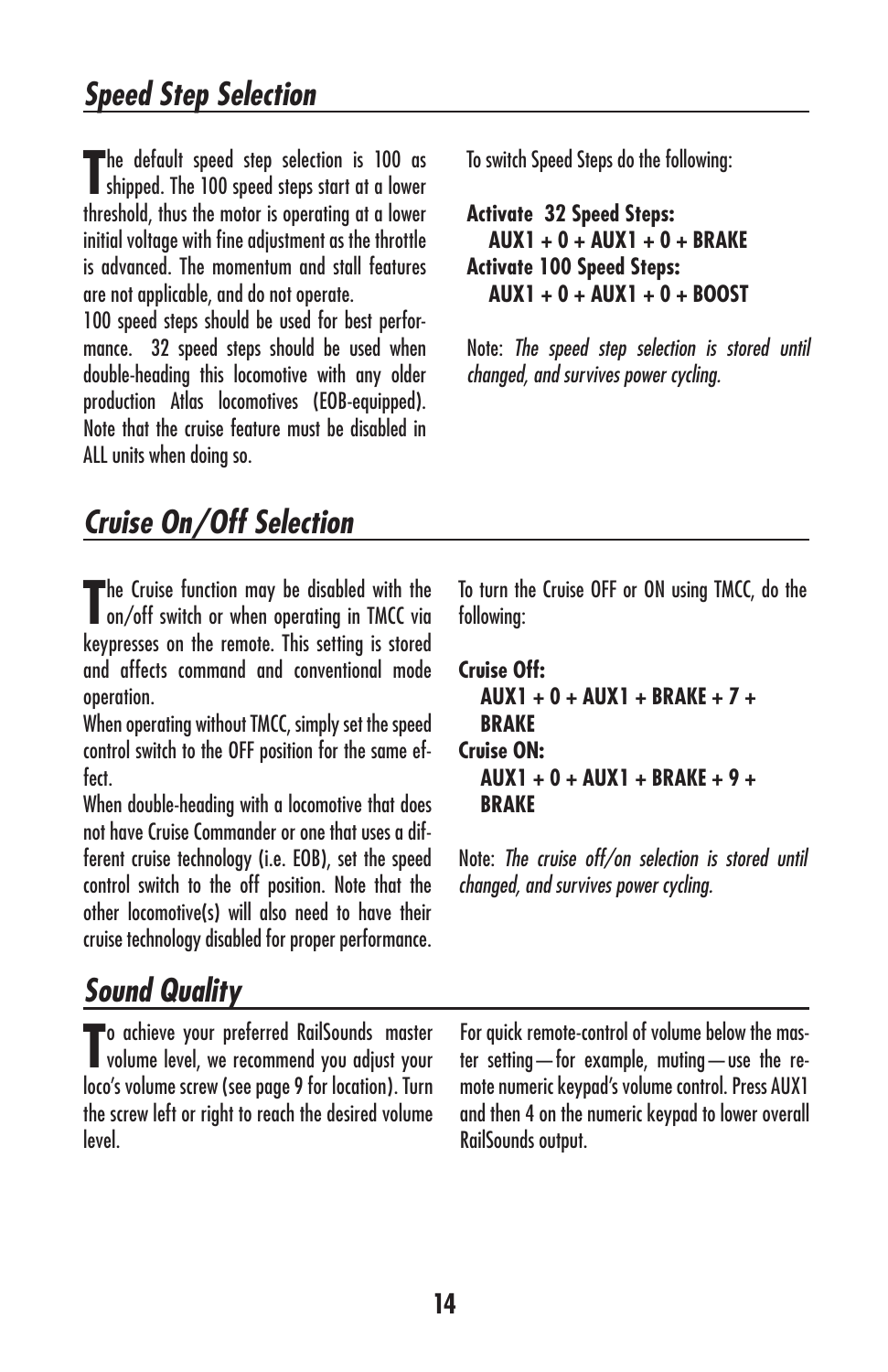## *"Nudge Mode" Operation*

The Cruise Commander has a bit of "play" to<br>
allow locos to operate in a lash-up. At times allow locos to operate in a lash-up. At times the "play" is not optimal, so it is possible to match locos a bit closer with the "nudge" mode feature. Remember to lash-up only very similar locos and that it is a requirement that the gear ratios match. Simply try the locos together in a lash-up at slow speeds. If they buck each other, use the Cruise Commander "nudge" mode to try to match the locos a bit closer. Nudge mode basically increases the slower loco to match the locos a bit closer. Although similar to a "stall" setting, the nudge mode is a bit more complex as it calculates the speed profile dynamically to hold the locos in sync throughout the throttle range.

First create a "train" with the Cab-1. Once the locos are operating in Train mode do the following:

- Test run the locos (not coupled) to find the slower loco.
- Place the slower loco behind the faster one.
- Get them moving as a train, around 10 speed steps on the throttle.
- Select the **slower** loco ENG ID.
- Press AUX2 4 times, with a 1 second pause between each press.
- The lights should blink off twice, confirming the loco to be "nudged."
- Use the BOOST and BRAKE keys to adjust the slower loco to match the faster one.
- Press "HORN" to lock the setting in the slower loco.
- AUX1 will cancel the setting.
- Couple the locos together and run as Train

To summarize:

|       | <b>Select:</b> Slower Engine ID                |
|-------|------------------------------------------------|
|       | <b>Activate:</b> $AUX2 + AUX2 + AUX2 + AUX2$   |
|       | <b>Nudge:</b> BOOST to speed up, BRAKE to slow |
|       | down                                           |
| Save: | Horn                                           |

*To clear the nudge settings, select the speed step (32 or 100) on the "nudged" loco. NOTE: the "nudge" selection is stored until changed, and survives power cycling.*

## *Lionel Legacy Users*

**Y**our Legacy CAB-2 system supports REL 100 mode and this should work well with the default 100 speed step setting in this locomotive. Please refer to your Lionel Legacy Control System manual under the heading "Controlling Your

Layout" for more information on accessing the REL 100 mode. Note that the most up-to-date version of this manual is available for download from www.lionel.com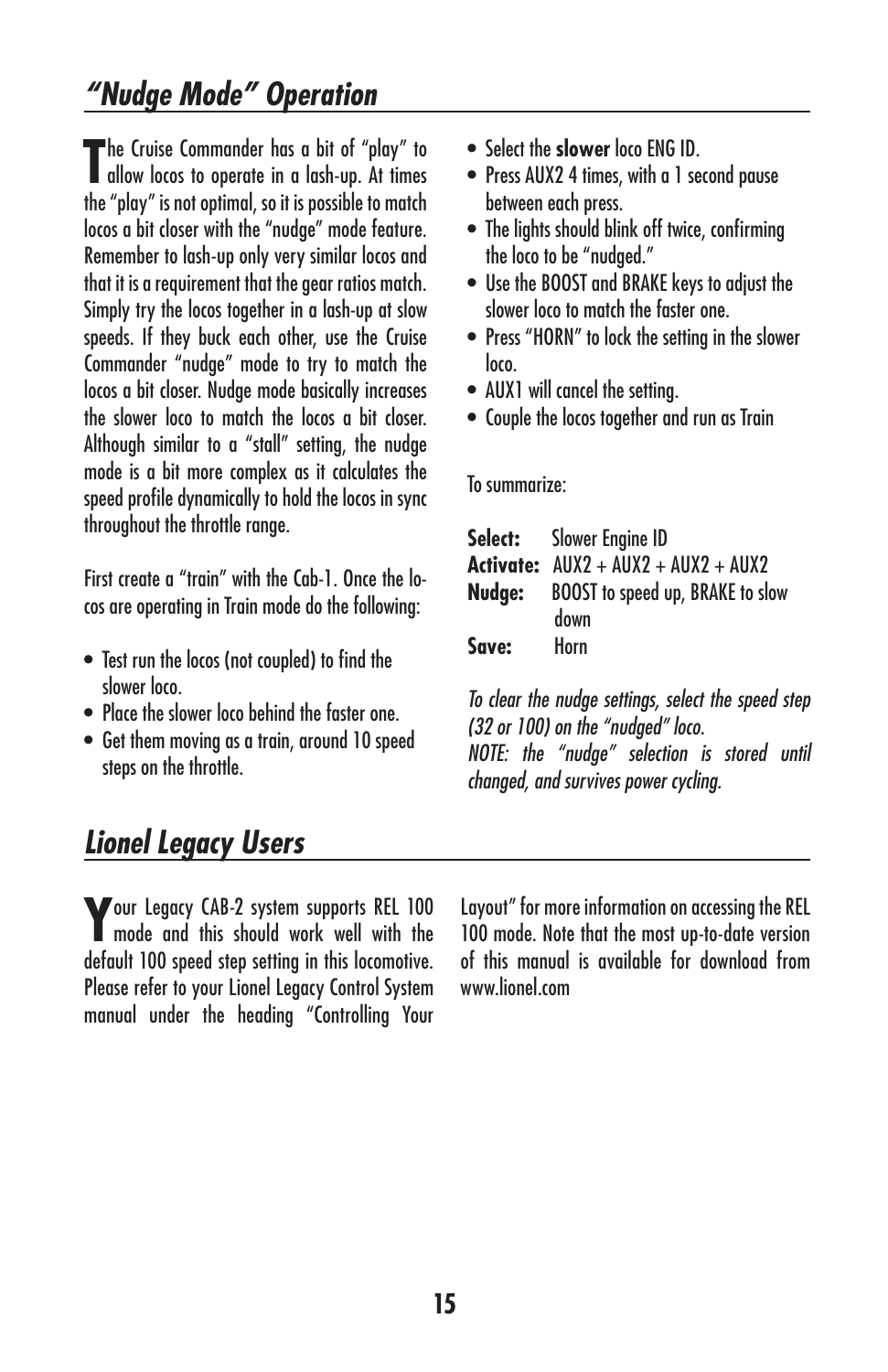## *MOMENTUM*

TrainMaster Command's momentum feature simulates the labored performance of a locomotive pulling a heavy load. Press L, M, or H (located under CAB-1's removable panel) for light, medium, or heavy momentum. The locomotive's R4LC remembers this setting until you change it. For quick locomotive response, choose L.

## *BRAKING AND BOOSTING*

There's more to starting and stopping than just turning the CAB-1 throttle. Use the BOOST and BRAKE command buttons—they give you incremental control of speed and are the superior way to handle grades, gradual stops-and-starts, and more. Plus, using BRAKE in the Command environment gives you a bonus Railsounds effect-the ultra realistic sound of savealing brakes.

## *SOUND QUALITY*

To achieve your preferred Railsounds master volume level, we recommend you adjust your loco volume control set screw (see page 6 for location). Turn the set screw left or right to reach the desired volume level.

For quick remote-control of volume *below* the master setting—for example, muting—use the remote numeric keypad's volume control. Press AUX1 and then 4 on the numeric keypad to lower overall Railsounds output.

## *HIGH VOLTAGE SETTING*

Press SET, headlight will flash. Get your locomotive moving to the maximum speed you want it to run, press BOOST. Use this to keep your locomotive from excess-speed derailing. Turn off the high voltage setting by pressing SET, then BOOST, holding each for one second.

## *STALL*

Make your loco feel more responsive by setting a "stall" voltage. Get your locomotive moving, then press SET; the locomotive will stop. Turn the throttle clockwise to get the locomotive moving, then decrease speed until the locomotive just stops. Then press SET again; the R2LC remembers the stall setting until you change it. To clear stall, press SET twice, holding it for one second each time.

**Note!** These settings will be lost when you assign a new engine ID number.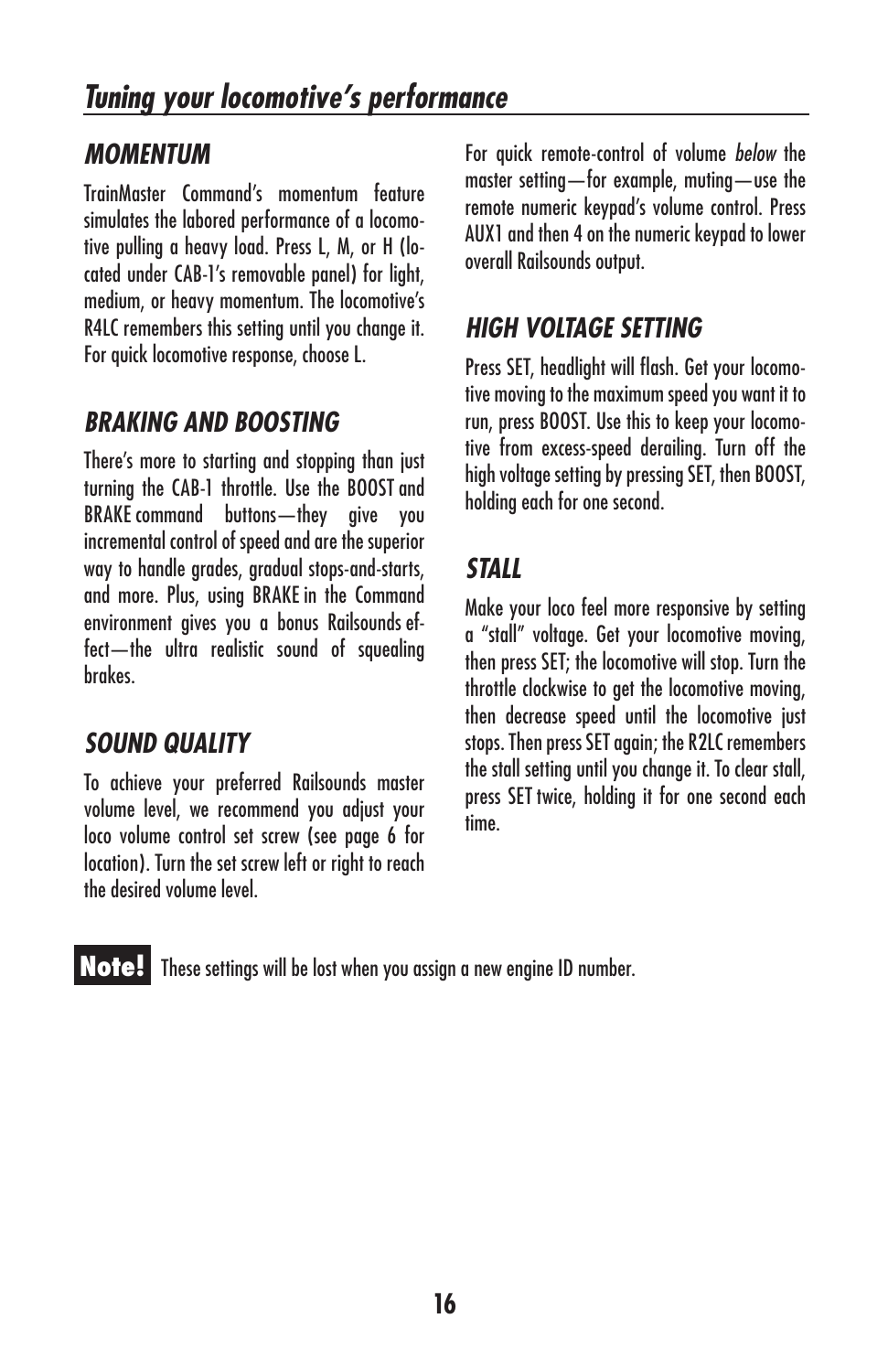## *Assigning your locomotive a new ID#*

Assign a new  $ID#$  to your **Example** Command-equipped loco **Command Base ON Place the loco on track PowerMasters set to CMD or traditional power supplies ON 18V Set the locomotive reverse unit control switch to PROGRAM Turn track power on (PowerMasters):**  $\Box$ **Press BOOST Program the loco with a new ID#: ENG Press ENG Press a number you choose (the ID#) Press SET** 

**Set the reverse unit control switch to FORWARD/RUN**

**Your loco set remembers its ID# forever; change it any time with these steps**

**A** s your fleet of Command-equipped locomotives grows, you'll want to give your loco a more individualized number. Choose from any between 1 and 99. To make things easy, use a portion of your loco's cab number.

Turn the Command Base ON and place the locomotive on track. Power up, then set the loco's reverse unit control switch to PGM (see the illustration on page 6). Using your remote, press ENG, the locomotive ID# (you select: ?), then press the SET button located under CAB-1's removable panel. Hear the horn blow (or see the headlight flash if Railsounds is off); that's the R2LC confirming the new ID#. Set the reverse unit control switch to RUN. Your loco is ready for operations with its all-new  $ID#$ 

*We recommend that you choose an easy to remember ID# for your engine. Some possibilities are part of the engine road number, your age, any two digit number that is not used by another engine. Write the number on a small piece of tape and put this on the bottom of the fuel tank to aid in remembering.*

# *Reprogramming R4LC circuit boards to restore features*

**D**ue to the inevitable derailments, static, and the negative nature of electricity, it is possible that your R2LC could someday lose its setup program. The symptoms of this condition would

**STEP 1:** Move switch on locomotive from run to program.

**STEP 2:** Turn on Command Base.

**STEP 3: Place locomotive on track, then turn on** power to track.

**STEP 4:** Press "ENG" then input locomotive's ID#. Press "SET"

**STEP 5:** Press "ENG", then the ID#, "AUX1", then press 8 for your locomotive.

be unresponsiveness in command mode. This can be easily remedied by "reprogramming" your R4LC using the following steps.

**STEP 6:** Turn off power to track, wait ten seconds.

**STEP 7:** Remove locomotive from track, move switch from program to run.

**STEP 8:** Place locomotive back on track, turn power on to track.

**STEP 9:** Press "ENG" and ID#, then operate as normal.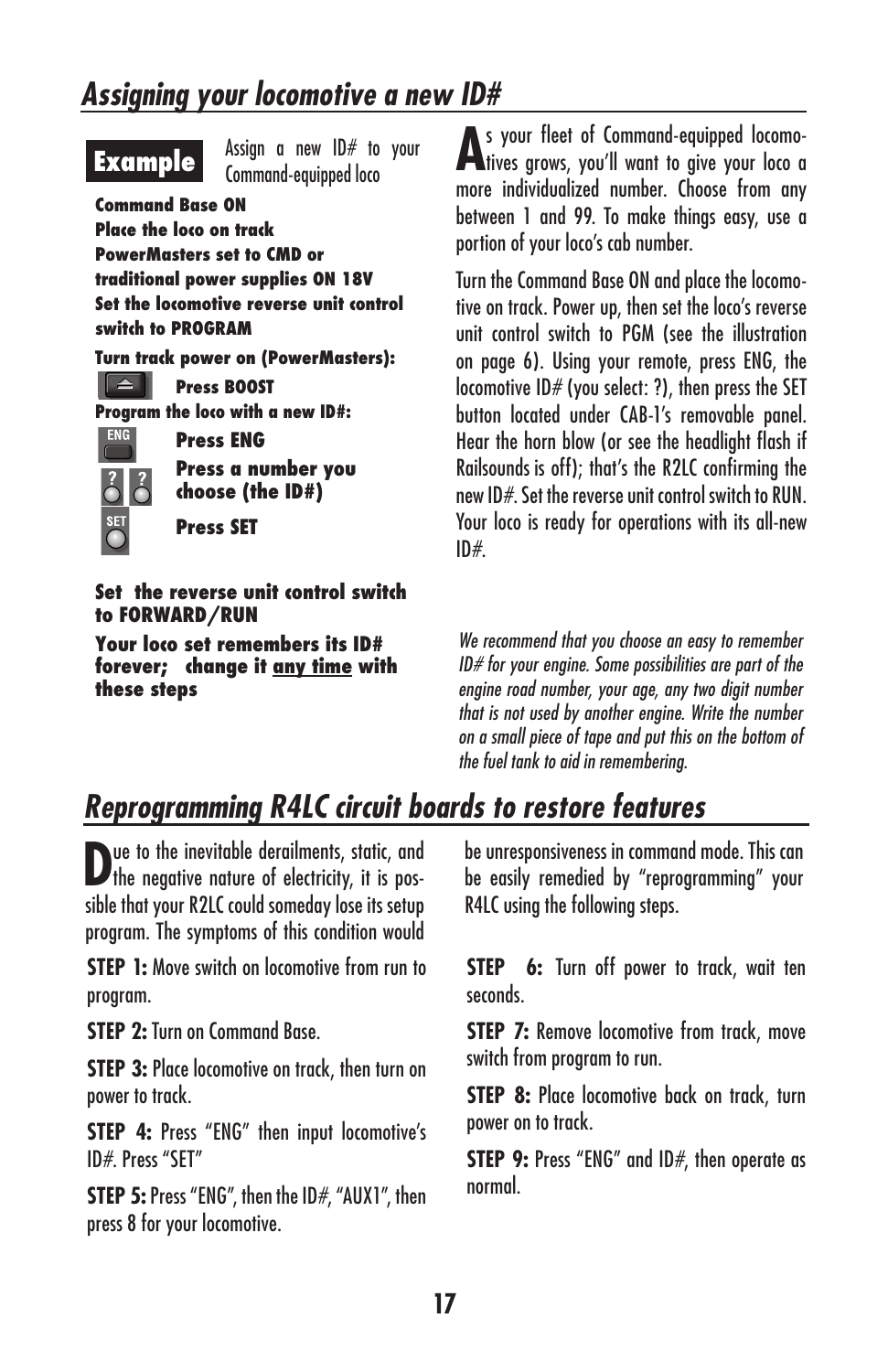# *WARRANTY, MAINTENANCE and SERVICE*

# *Atlas Model Railroad Company Limited Warranty Information*

**Congratulations on the purchase of your Atlas product(s). The following limited warranty information, effective as of January 2015, is applied to all Atlas products including locomotives, rolling stock, track and accessories.**

#### **I. Atlas Limited Warranty Tips**

Here are 3 important tips to help you take advantage of the Atlas limited warranty:

a. Save your receipt/sales slip since you will need these in a warranty claim situation.

b. Save the original locomotive and/or rolling stock display box for storage and shipping to Atlas if needed.

c. Fill out all warranty cards at time of purchase and send to Atlas to activate your product's warranty coverage.

### **II. Atlas Limited Warranty Introduction**

a. Products purchased from an Atlas authorized dealer\* are covered for one year by this warranty provided that the 'product arrival date'\*\* was within three years of the date of purchase.

b. This warranty is for the original purchase and is non-transferable.

c. The returned product must include a copy of the original sales receipt.

d. The product warranty must be registered with Atlas.

\* Atlas authorized dealers are listed in the back of every Atlas All Scales Catalog and can be found online on the Atlas Dealer Locator.

\*\* The product arrival date is the month and year the product arrived to Atlas from the Atlas supplier.

### **III. Atlas Limited Warranty Coverage Specifics**

a. All Atlas products are warranted against defects in material or workmanship.

b. Atlas, in its discretion, will credit, repair or replace the defective part without charge, for the part and/ or labor. Credits are redeemable directly from Atlas only.

c. Product arrival dates of more than three (3) years are not covered under warranty.

d. This warranty does not cover damages caused by commercial use, product modification, customization, improper usage, abuse or handling. It also excludes regular maintenance and parts that undergo normal wear and tear such as batteries, bulbs/LED's, pick-up wires, traction tires, etc.

### **IV. Atlas Repair/Return Details**

a. If warranty repair service is required for this product, first contact Atlas for a Return Merchandise Authorization number, which will be used to track your product once it's been returned to Atlas. Call Atlas at 908-687-0880 or email csdept@atlasrr.com and request an RMA #.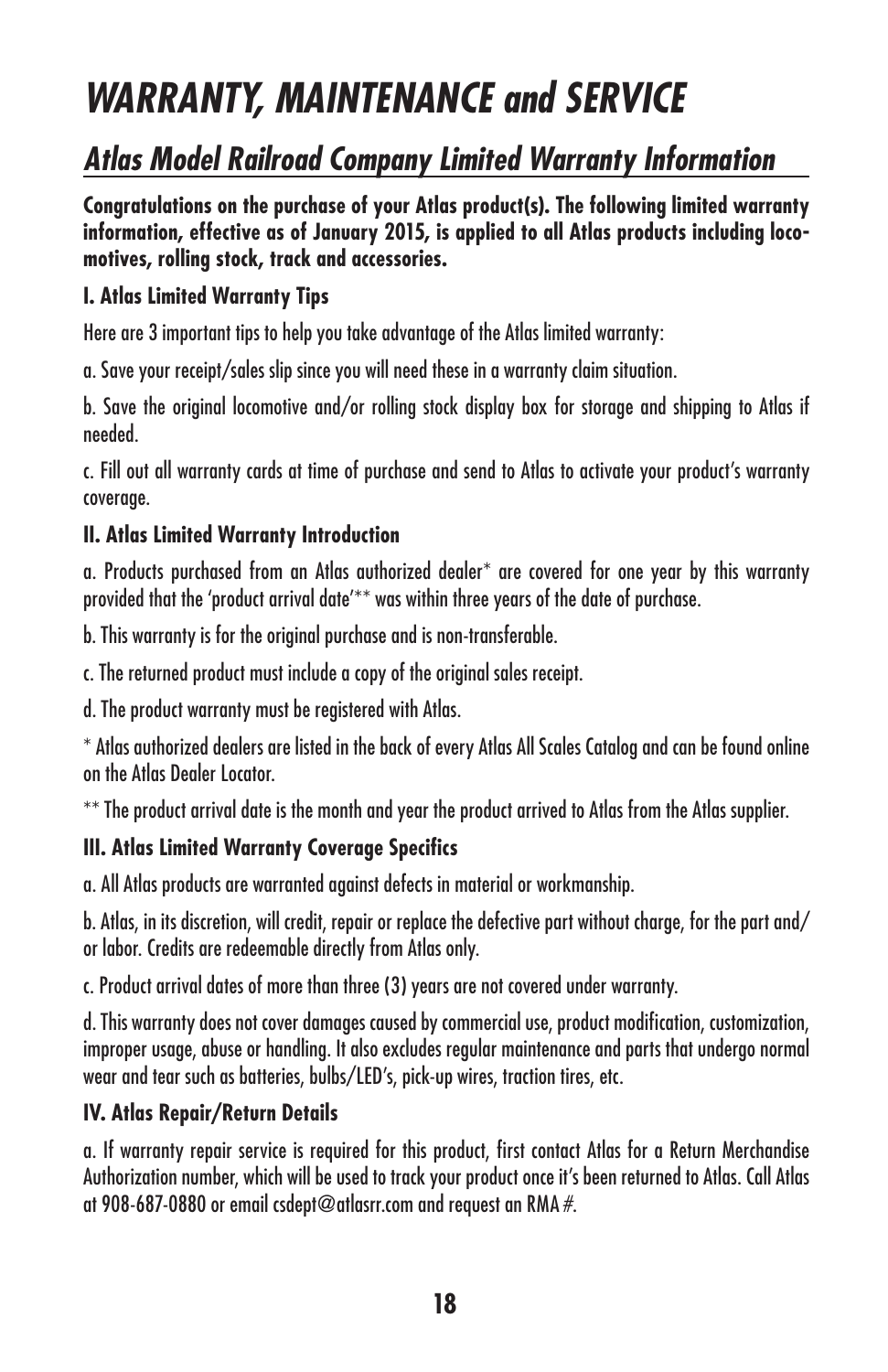b. Include with your product a description of the problem, a copy of the original sales receipt, and the name of the Atlas authorized dealer from whom it was purchased.

c. Package your product (locomotive and/or rolling stock) in the original display box to help prevent damage in shipment. Remove any non-factory details or electronics prior to shipment.

d. All products must be sent prepaid by a carrier of your choice. We recommend that the package be insured and shipped with a tracking number.

#### **V. Atlas Non-Warranty Repair Details**

a. If for any reason an Atlas product cannot be repaired, replaced or credited under the above warranty Atlas, if possible, will provide a parts/labor quote to repair the product. Follow the same procedures as found above for returning your product.

b. Customers will have 14 days to decide if they want Atlas to repair their product. If no decision is made during this time, the unrepaired product will be returned to the customer.

c. No labor or parts will be provided free of charge for a non-warranty repair.

d. Atlas will not be held liable for incidental or consequential damages. Some states do not allow the

exclusion or limitation of incidental or consequential damages. This warranty gives you specific legal rights and you may have other rights which vary from state to state.

## *Maintenance and Service*

**If you have any questions regarding the Atlas limited warranty, contact Atlas Customer Service at 908-687-0880.**

This Atlas O product is designed for trouble-free operation. Should you require service within the warranty period, please contact us at 908-687-0880. You may also send this item to the Atlas O Customer Service Department. Make sure the item is packed to prevent shipping damage; make every attempt to utilize the original packaging. Send to:

> **Atlas Model Railroad Company, Inc. 378 Florence Avenue Hillside, NJ 07205 USA**